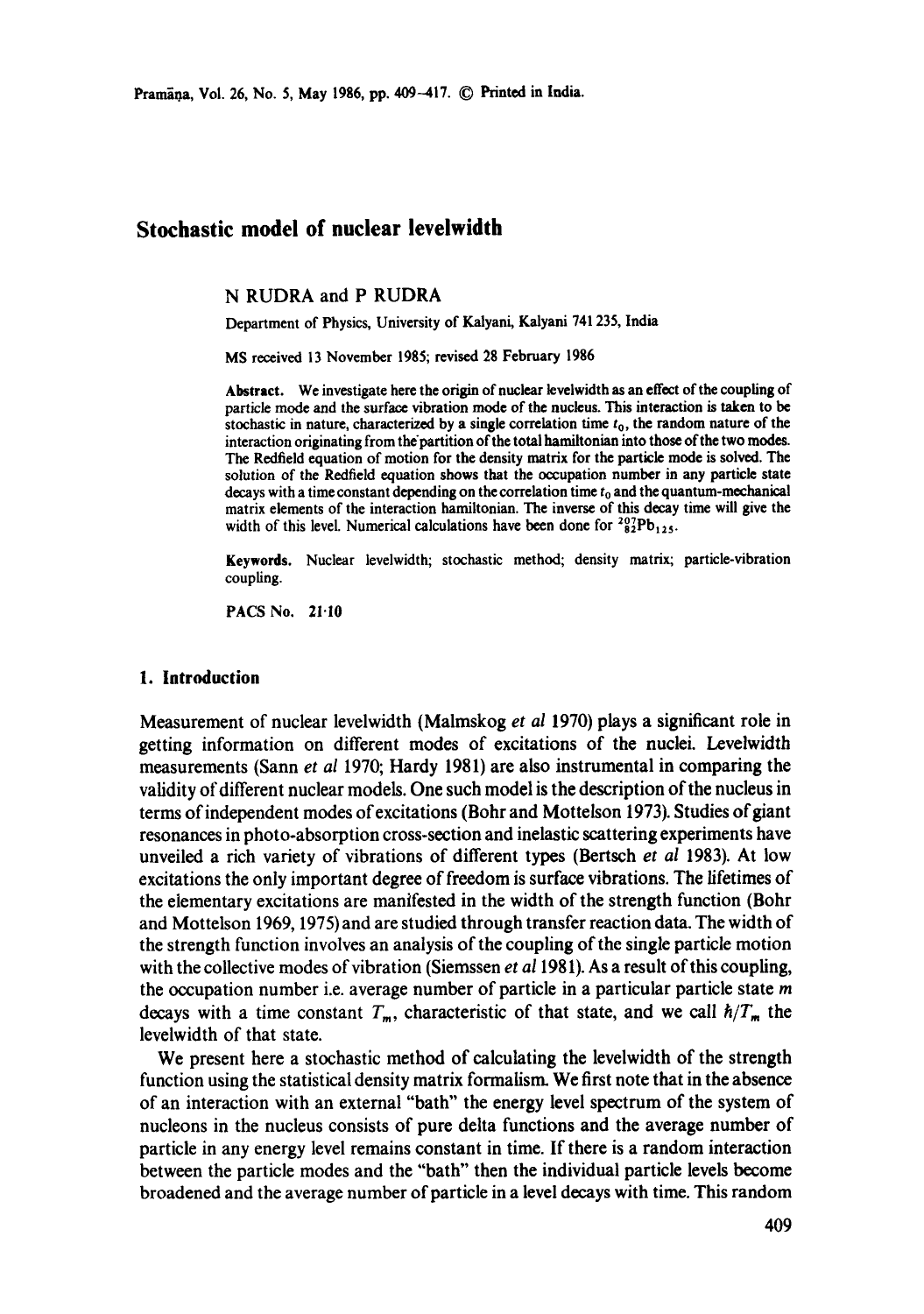interaction is, in general, a fluctuating time-dependent quantity. The physical origin of the fluctuations can be quite different. Fluctuations may be imposed from the outside by random boundary conditions or may indicate a lack of knowledge about the exact state of the system, either because of quantum noise or because of the impossibility of handling a huge number of variables (Graham 1973). In the stochastic model the dynamical observables of interest are treated by exact equations of motion in which the effects of microscopic motions of other variables are included in the guise of a random force (Fox 1978). In a complete description involving coordinates of all particles and their interactions there is no dissipation and hence no levelwidth. Dissipation in the form of random part enters because of the partitioning of the hamiltonian in those of different modes and their interactions (van Vliet 1978). Van Hove (1957) gave several examples including that of electron-phonon interaction. In the method of statistical mechanics this is equivalent to (Fano 1957) projecting the Liouville operator and viewing the motion within a subspace of the whole Liouville space.

We have assumed that the individual nucleons of the nucleus move in some selfconsistent field with sharp energy levels. The surface vibrations of the nucleus provide the external "bath". The interaction between the particle modes and the surface vibrations of the nucleus has been assumed to be of stochastic nature: (i) the statistical average of the interaction hamiltonian itself being zero, and (ii) the statistical average of the product of interaction at two different time depending on their time difference and decaying with relaxation time  $t_0$ . With these assumptions about the stochastic nature of interaction, the equation of motion for the density matrix of the nucleonic particle mode has been solved and the rate equation for the statistical average of the particle correlation function has been set up. These equations have the usual form of decay equations and the decay times for the particle occupation numbers give the levelwidths for the corresponding strength functions.

In the optical potential model the lifetime of the quasiparticle is directly related to the imaginary part of the optical potential. Jeukenne *et al* (1976) used Bruckner's theory of nuclear matter to evaluate this imaginary part and connected the experimental data on cross-sections with the single-particle spreading width. Our calculation is based on the coupling of the particle mode with the surface vibrational mode. This is the case of weak coupling and is valid for nuclei with spherical core (Bohr and Mottelson 1975). In the other case, that of strong coupling, the collective mode with which the particle mode is coupled is the rotational mode. This happens for nuclei with non-zero equilibrium deformation and the present analysis is not applicable there. Considering the importance of contributions of particle-vibration coupling to static nuclear properties like nuclear moments it is reasonable to assume (Bohr and Mottelson 1975) that this coupling is a major source for the origin of levelwidth in these nuclei.

We mention here that application of stochastic method to processes like reaction and decay is not new. Mantzouranis (1981) applied stochastic method to calculate the decay time of a compound nucleus in terms of optical model potential in overlapping resonances. The basic idea there was that the matrix elements of the interaction between the compound levels and the channels are random variables with a Gaussian distribution. Gross (1979) used Fokker-Planck formalism to incorporate fluctuations to account for widths of deep inelastic collisions of heavy ions, and Mukamel *et al*  (1981) used statistical description in terms of rate equations to describe stochastic effects in these calculations.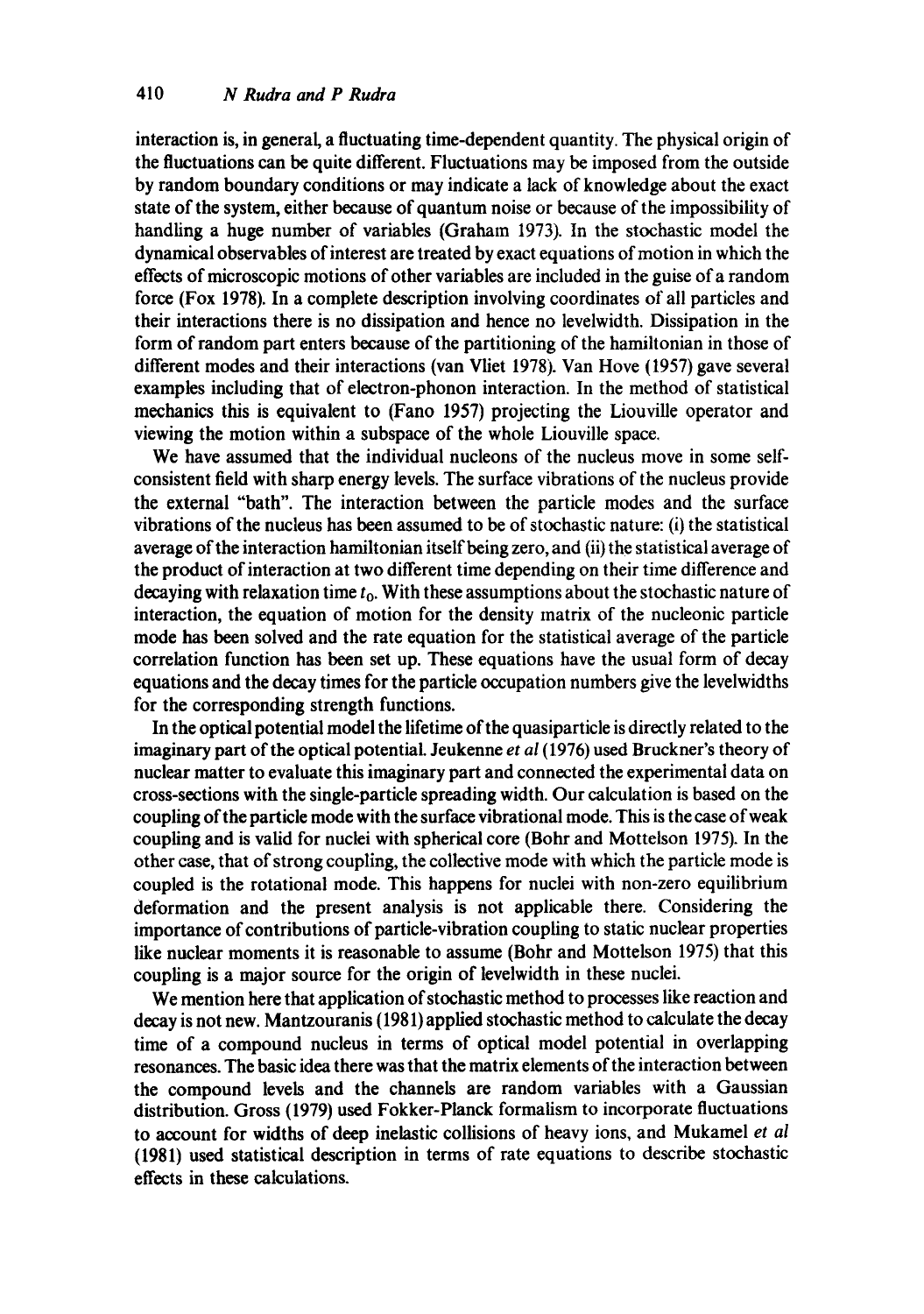### 2. The model

The particle hamiltonian is written in the form

$$
H_0 = \sum_i \varepsilon_i a_i^+ a_i,\tag{1}
$$

where  $\varepsilon_i$ 's are the single particle energies and  $a_i^+$  and  $a_i$  are the corresponding Fermion creation and annihilation operators satisfying anticommutation relations. The interaction of the particle mode with the surface vibrational mode is of the form

$$
H'(t) = \sum_{\lambda \mu i j} G_{ij}^{\lambda \mu} (t) a_i^+ a_j (c_{\lambda \mu} + c_{\lambda \mu}^+),
$$
 (2)

where  $c_{\lambda\mu}^+$  and  $c_{\lambda\mu}$  are the creation and annihilation operators for the  $\lambda\mu$ -th vibrational mode (satisfying boson commutation relations and commuting with  $a_i$ 's and  $a_i^+$ 's) and  $G_{ii}^{\lambda\mu}$ 's are the particle-vibration coupling constants. These latter quantities can be calculated in different models (Mottelson 1967). In case of weak coupling  $G_{ii}^{\lambda\mu}$  has the form

$$
G_{ij}^{\lambda\mu} = -(\hbar^2/4B_{\lambda\mu}C_{\lambda\mu})^{1/4} \left\langle \Psi_i|k(r)Y_{\lambda}^{\mu}(\theta,\phi)|\Psi_j\right\rangle; \tag{3}
$$

here  $\Psi$ 's are single particle nucleonic wavefunctions,  $B_{\lambda\mu}$ 's are inertia tensors and  $C_{\lambda\mu}$ 's are suitable spring constants. We shall use new operators and coupling constants defined by

$$
b_{\lambda\mu} = (c_{\lambda\mu} + c_{\lambda\mu}^*)/\sqrt{2} = b_{\lambda\mu}^*, V_{ij}^{\lambda\mu} = \sqrt{2} G_{ij}^{\lambda\mu} = V_{ji}^{\lambda\mu*},
$$
  

$$
[b_{\lambda\mu}, b_{\lambda'\mu'}]_-=0.
$$

with

The hermitean operators  $b_{\lambda\mu}$ 's are used to save space and no deeper significance is attached to them. The time-dependent interaction hamiltonian will now be of the form

$$
H'(t) = \sum_{\lambda \mu ij} V_{ij}^{\lambda \mu}(t) a_i^+ a_j b_{\lambda \mu}.
$$
 (4)

The time dependence in  $V$  indicates the random fluctuating nature of the interaction discussed above.

### **3. Density matrix formalism**

In this section we give a short resume of the method of density matrix when the system is subjected to a stochastic interaction with an external bath (Abragam 1961).

The statistical system is described by the density matrix  $\rho(t)$ , which in Heisenberg picture satisfies the Liouville equation

$$
i\hbar \partial \rho/\partial t = [H, \rho] \quad \text{with } H = H_0 + H'(t). \tag{5}
$$

In the Dirac picture any Heisenberg operator *A(t)* has the form

$$
A_{\text{D}}(t) = (\exp i H_0 t/\hbar) A(t) (\exp -i H_0 t/\hbar),
$$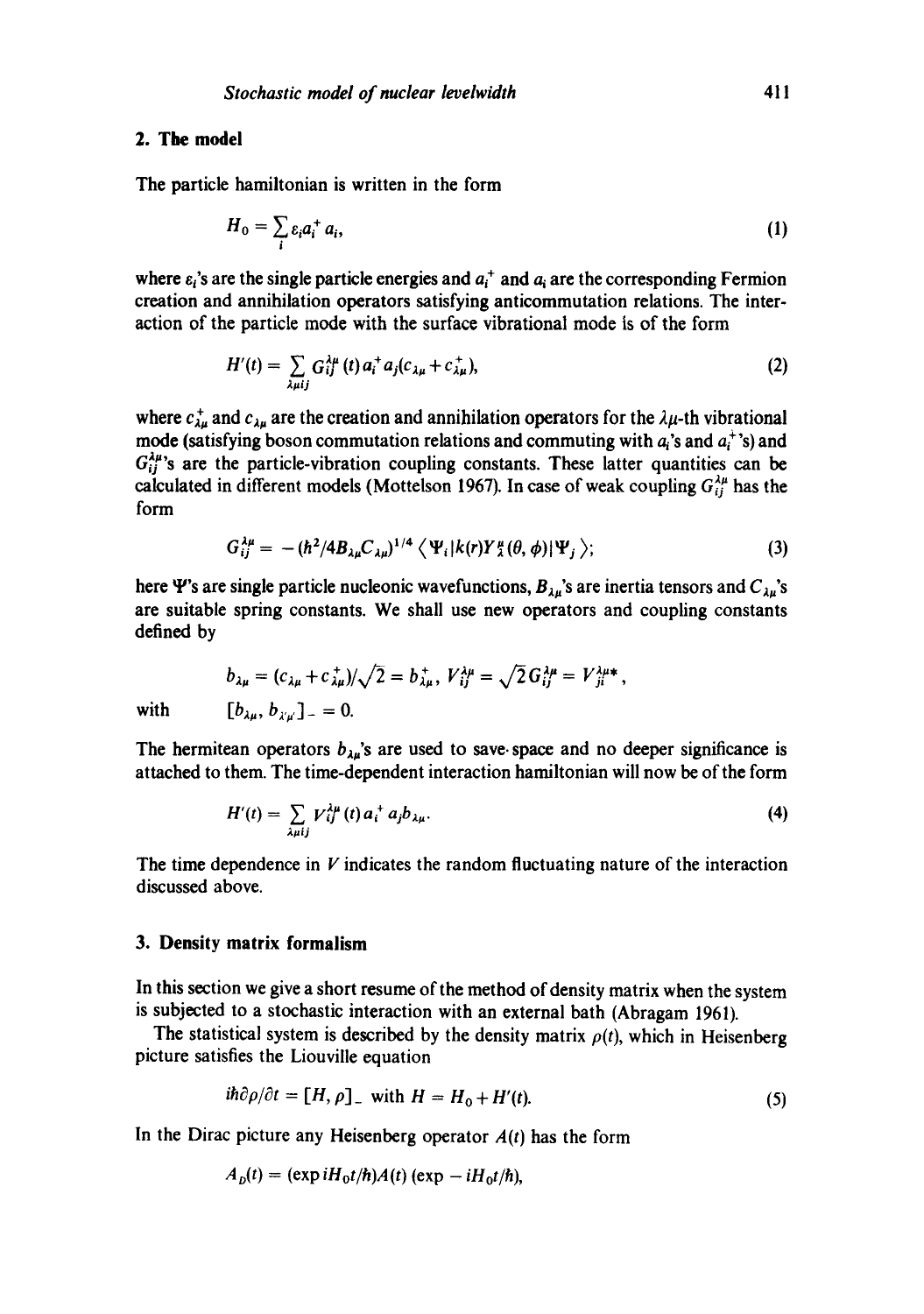and we have the corresponding Liouville equation

$$
i\hbar \partial \rho_D(t)/\partial t = [H'_D(t), \rho_D(t)]_-\,. \tag{6}
$$

Since this has the formal solution

$$
\rho_D(t) = \rho_D(0) + (i\hbar)^{-1} \int_0^t dt' [H'_D(t'), \rho_D(t')]_-, \qquad (7)
$$

Equation (6) can be written in the form

$$
i\hbar \partial \rho_D(t)/\partial t = [H'_D(t), \rho_D(0)]_- + (i\hbar)^{-1} \int_0^t dt' [H'_D(t), [H'_D(t'), \rho_D(t')]_- ]_-\,. \tag{8}
$$

We take matrix elements of (8) over the many-particle states  $|\alpha\rangle$  and are confronted with terms like

$$
I_1 = \int_0^t dt' \langle \alpha | H'_D(t) \rho_D(t') | H'_D(t') | \alpha' \rangle
$$
\n(9)

from the second member on the right side of (8).  $I_1$  can be simplified to

$$
I_1 = \int_0^t dt' \sum_{\gamma\gamma'} \langle \alpha | H'(t) | \gamma \rangle \langle \gamma | \rho_D(t') | \gamma' \rangle \langle \gamma' | H'(t') | \alpha' \rangle
$$
  
× [exp *i*( $\varepsilon_a - \varepsilon_{\gamma}$ )*t*/ $\hbar$ ][ exp *i*( $\varepsilon_{\gamma}$ , -  $\varepsilon_{\alpha}$ )*t*'/ $\hbar$ ]  
= 
$$
\int_0^t dt' \sum_{\gamma\gamma'} \langle \alpha | H'(t) | \gamma \rangle \langle \gamma' | H'(t-t') | \alpha' \rangle \langle \gamma | \rho_D(t-t') | \gamma' \rangle
$$
  
× [exp - *i*( $\varepsilon_{\gamma}$ , -  $\varepsilon_{\alpha}$ )*t*/ $\hbar$ ][ exp *i*( $\varepsilon_{\alpha}$  -  $\varepsilon_{\gamma}$ , +  $\varepsilon_{\gamma}$ , -  $\varepsilon_{\alpha}$ )*t*/ $\hbar$ ].

At this stage we take ensemble average (denoted by overhead bar) of the equation and take into account the stochasttic nature of the interaction:

(i) 
$$
\overline{\langle \alpha | H'(t) | \beta \rangle} = 0;
$$
  
\n(ii)  $\overline{\langle \alpha | H'(t) | \beta \rangle \langle \beta' | H'(t-t') | \alpha' \rangle}$ 

is independent of t, and tends to zero as  $t' \geq t_c$ , a correlation time; (iii)  $\rho_p(t-t') \approx \rho_p(t) \approx \rho_p(0)$ .

The upper limit of integration in  $I_1$  can now be extended to infinity, and we get in the Dirac picture

$$
\partial \overline{\langle \alpha | \rho_D(t) | \alpha' \rangle} / \partial t = \sum_{\beta \beta'} R_{\alpha \alpha', \beta \beta'} \overline{\langle \beta | \rho_D(t) | \beta' \rangle} \left[ \exp i(\varepsilon_{\alpha} - \varepsilon_{\beta} + \varepsilon_{\beta'} - \varepsilon_{\alpha'}) t / \hbar \right],
$$
\n(10a)

and in the Heisenberg picture

$$
\frac{\partial \overline{\langle \alpha | \rho(t) | \alpha'} \rangle}{\partial t} = (i\hbar)^{-1} \overline{\langle \alpha | H_0, \rho(t) \rangle} - |\alpha' \rangle} + \sum_{\beta \beta'} R_{\alpha \alpha', \beta \beta'} \overline{\langle \beta | \rho(t) | \beta' \rangle},
$$
\n(10b)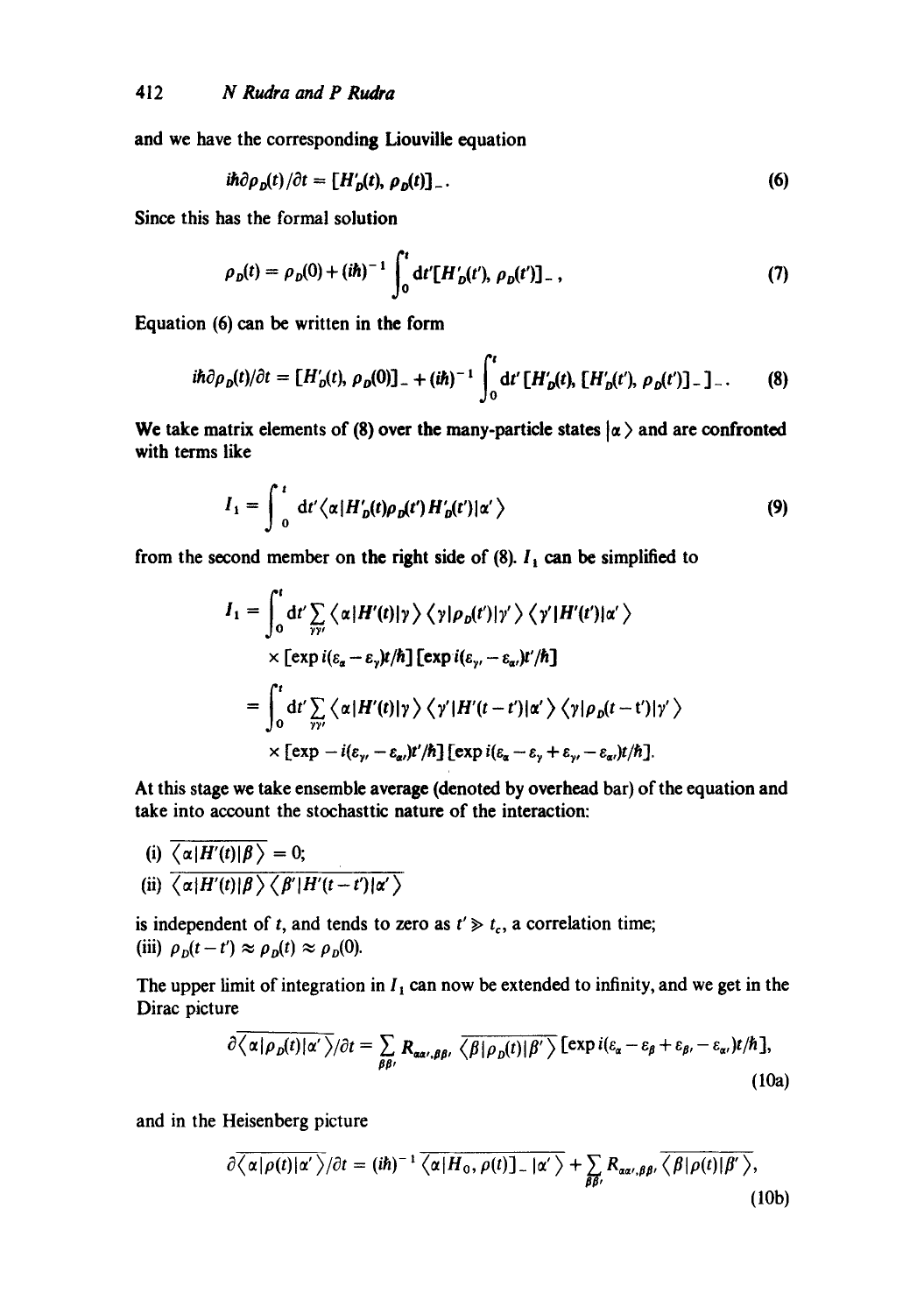where the Redfield matrix  $R_{\alpha\alpha\beta\beta}$ , is given by

$$
R_{\alpha\alpha^{\prime},\beta\beta^{\prime}} = (1/\hbar^{2}) \int_{0}^{\infty} dt' \left\{ \overline{\langle \alpha | H'(t) | \beta \rangle \langle \beta^{\prime} | H'(t-t') | \alpha^{\prime} \rangle} \right.\times \left[ exp - i(\varepsilon_{\beta^{\prime}} - \varepsilon_{\alpha^{\prime}})t'/\hbar \right]+ \overline{\langle \beta^{\prime} | H'(t) | \alpha^{\prime} \rangle \langle \alpha | H'(t-t') | \beta \rangle} \left[ exp - i(\varepsilon_{\alpha} - \varepsilon_{\beta})t'/\hbar \right]- \delta_{\alpha^{\prime},\beta^{\prime}} \sum_{\gamma} \overline{\langle \alpha | H'(t) | \gamma \rangle \langle \gamma | H'(t-t') | \beta \rangle} \left[ exp - i(\varepsilon_{\gamma} - \varepsilon_{\beta})t'/\hbar \right]- \delta_{\alpha,\beta} \sum_{\gamma} \overline{\langle \gamma | H'(t) | \alpha^{\prime} \rangle \langle \beta^{\prime} | H'(t-t') | \gamma \rangle} \left[ exp - i(\varepsilon_{\beta^{\prime}} - \varepsilon_{\gamma})t'/\hbar \right].
$$
\n(11)

This is the famous Redfield equation (Abragam 1961) used for the calculation of relaxation times in nuclear resonance processes.

We can now write the rate equations for any set of operators  $\langle M_i(t) \rangle$  as

$$
\partial \left[ \langle M_i(t) \rangle - \langle M_i(\infty) \rangle \right] / \partial t
$$
\n
$$
= (\partial/\partial t) \sum_{\alpha \alpha'} \langle \alpha' | M_i(t) - \langle M_i(\infty) \rangle | \alpha \rangle \overline{\langle \alpha | \rho(t) | \alpha' \rangle}
$$
\n
$$
= (i\hbar)^{-1} \langle [M_i, H_0]_{-} \rangle + \sum_{\alpha \alpha' \beta \beta'} \langle \alpha' | M_i - \langle M_i(\infty) \rangle | \alpha \rangle
$$
\n
$$
\times R_{\alpha \alpha', \beta \beta'} \overline{\langle \beta | \rho(t) | \beta' \rangle}, \qquad (12)
$$

where  $\langle M_i(\infty) \rangle$  is the equilibrium value of  $\langle M_i(t) \rangle$  at  $t = \infty$ . In the next section we apply this formalism to obtain the rate equations for the particle correlation functions and find that the second term on the right side of (12) can be written as linear combinations of particle correlation functions.

#### **4. Mathematical analysis**

In this section we use the model given in § 2 to calculate the Redfield matrix  $R_{\alpha\alpha\beta}$  of (11). We assume an exponentially correlated randomness of interaction hamiltonian of (4):

$$
\overline{V_{ij}^{\lambda\mu}(t)V_{i\,j\,\nu}^{\lambda'\mu}(t-t')b_{\lambda\mu}b_{\lambda'\mu'}} = \delta_{\lambda\mu,\lambda'\mu'}\delta_{ij,i\,\mu'\gamma'}\langle b_{\lambda\mu}^2\rangle |V_{ij}^{\lambda\mu}|^2 [\exp - |t'|/t_0],
$$
\n(13)

where  $t_0$  is the decay time of the correlation of interactions at different times.

This form of the randomness of interaction corresponds to stationary Ornstein-Uhlenbeck stochastic process. In this process the probability  $P(y, t)$  that the random variable  $y(t)$  has the value y at time t, has the form

$$
P(y, t) = (2\pi)^{-1/2} \exp(-y^2/2)
$$

and the conditional probability  $P(y_2, t_2/y_1, t_1)$  that the variable has value  $y_2$  at  $t_2$  given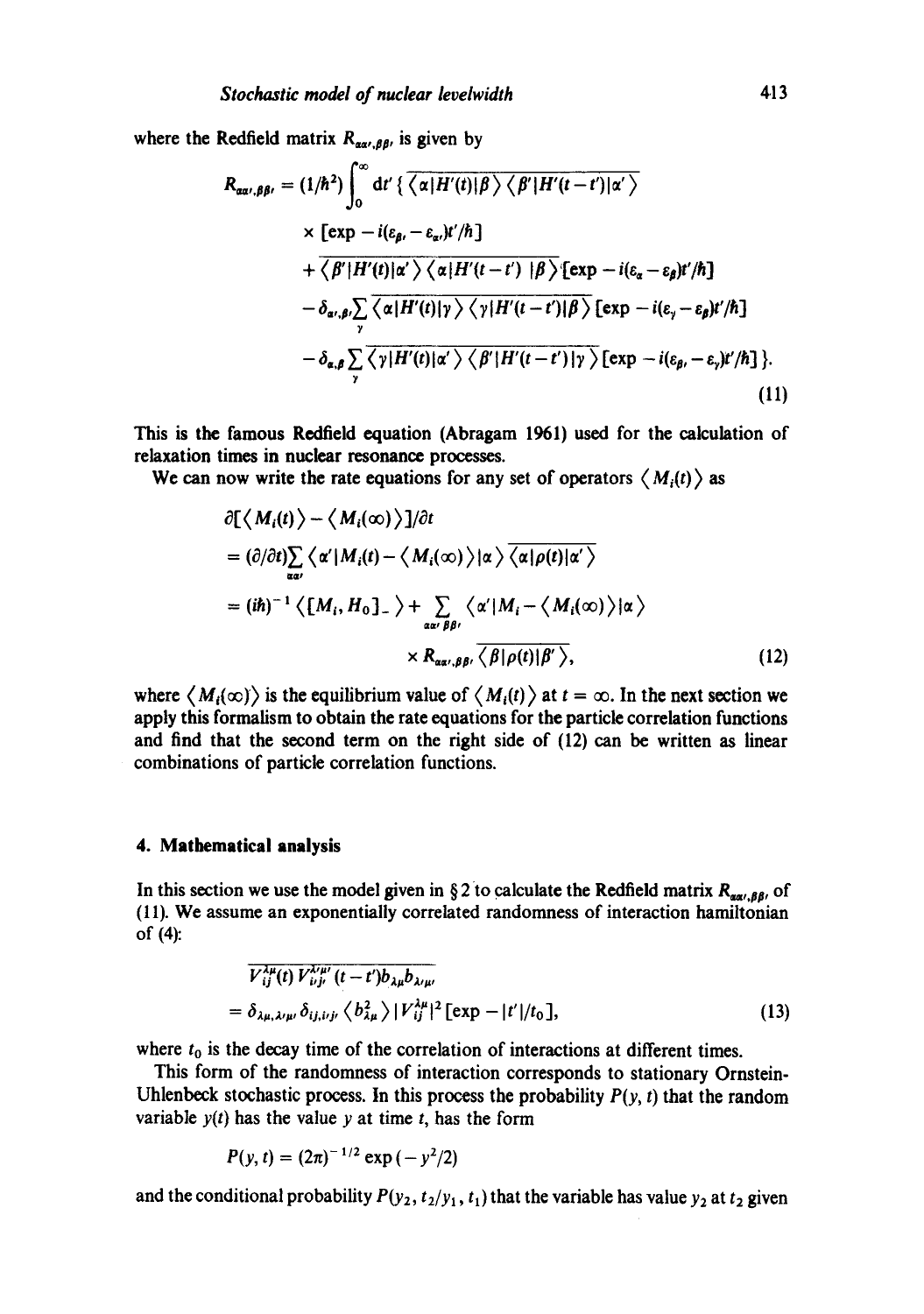that the value is  $y_1$  at  $t_1$ , has the form

$$
P(y_2, t_2/y_1, t_1) = [2\pi(1 - \exp(-2t))]^{-1/2}
$$
  
× exp - [(y<sub>2</sub> - y<sub>1</sub>e<sup>-1</sup>)<sup>2</sup>/(2 - 2e<sup>-2t</sup>)]

where  $t = t_2 - t_1 > 0$ . Apart from changes in the scale of y and t, this is essentially the only stationary Gaussian Markov process (van Kampen 1978).

We now evaluate the Redfield matrix with the stochastic assumption of (13). If the form (4) of the interaction hamiltonian is inserted in (11) of the Redfield matrix, then with the stochastic assumption of (13) we get

$$
R_{\alpha\alpha',\beta\beta'} = \sum_{ij} \overline{A_{ij}^2} (t_0/\hbar^2) \Biggl[ \frac{1 - i\omega_{\beta'\alpha'} t_0}{1 + \omega_{\beta'\alpha'}^2 t_0^2} \langle \alpha | a_i^+ a_j | \beta \rangle \langle \beta' | a_i^+ a_j | \alpha' \rangle + \frac{1 - i\omega_{\alpha\beta} t_0}{1 + \omega_{\alpha\beta}^2 t_0^2} \langle \beta' | a_i^+ a_j | \alpha' \rangle \langle \alpha | a_i^+ a_j | \beta \rangle - \delta_{\alpha',\beta'} \sum_{\gamma} \frac{1 - i\omega_{\gamma\beta} t_0}{1 + \omega_{\gamma\beta}^2 t_0^2} \langle \alpha | a_i^+ a_j | \gamma \rangle \langle \gamma | a_i^+ a_j | \beta \rangle - \delta_{\alpha,\beta} \sum_{\gamma} \frac{1 - i\omega_{\beta'\gamma} t_0}{1 + \omega_{\beta'\gamma}^2 t_0^2} \langle \gamma | a_i^+ a_j | \alpha' \rangle \langle \beta' | a_i^+ a_j | \gamma \rangle \Biggr], \tag{14}
$$

**where** 

$$
\overline{A}_{ij}^2 = \sum_{\lambda\mu} |\mathcal{V}_{ij}^{\lambda\mu}|^2 \left\langle b_{\lambda\mu}^2 \right\rangle, \text{ and } \omega_{\alpha\beta} = (E_{\alpha} - E_{\beta})/\hbar,
$$

 $E_a$  being the energy of the state  $|\alpha\rangle$  of the total system. Taking  $\langle a_m^+ a_n \rangle$  as the operators whose rate equations we shall investigate, we get from (12) and (14) after some algebraic calculation:

$$
\partial \langle a_m^+ a_n \rangle / \partial t = (i\hbar)^{-1} \langle \left[a_m^+ a_n, H_0 \right]_{-} \rangle
$$
  
+ 
$$
\sum_{\alpha \in \beta \beta'} [\langle \alpha' | a_m^+ a_n | \alpha \rangle - \langle \alpha' | a_m^+ a_n | \alpha \rangle_{t = \infty}] R_{\alpha \alpha, \beta \beta'} \overline{\langle \beta | \rho(t) | \beta' \rangle}
$$
  
= 
$$
(i\hbar)^{-1} (\varepsilon_n - \varepsilon_m) \langle a_m^+ a_n \rangle
$$
  
- 
$$
(t_0/\hbar^2) (\overline{A}_{mn}^2 + \overline{A}_{nm}^2) [\langle a_m^+ a_n \rangle - \langle a_m^+ a_n \rangle_{t = \infty}]
$$
  
+ 
$$
(t_0/\hbar^2) \overline{A}_{nm}^2 \frac{1 - it_0(\varepsilon_n - \varepsilon_m)/\hbar}{1 + t_0^2(\varepsilon_n - \varepsilon_m)^2/\hbar^2} [\langle a_n^+ a_m \rangle - \langle a_n^+ a_m \rangle_{t = \infty}].
$$
 (15)

For  $m = n$ , we get the rate equation for the occupation number  $N_m(t)$  for the m-th single particle state

$$
\partial N_m(t)/\partial t = -\overline{A_{mm}^2}(t_0/\hbar^2)[N_m(t)-N_m(\infty)] \qquad (16)
$$

and  $N_m(t)$  decays exponentially to  $N_m(\infty)$  with decay time  $T_m$ ,

where 
$$
1/T_m = \overline{A_{mm}^2} t_0 / \hbar^2.
$$
 (17)

The width of the m-th single particle state will be

$$
\Gamma_m = \hbar / T_m = A_{mm}^2 t_0 / \hbar. \tag{18}
$$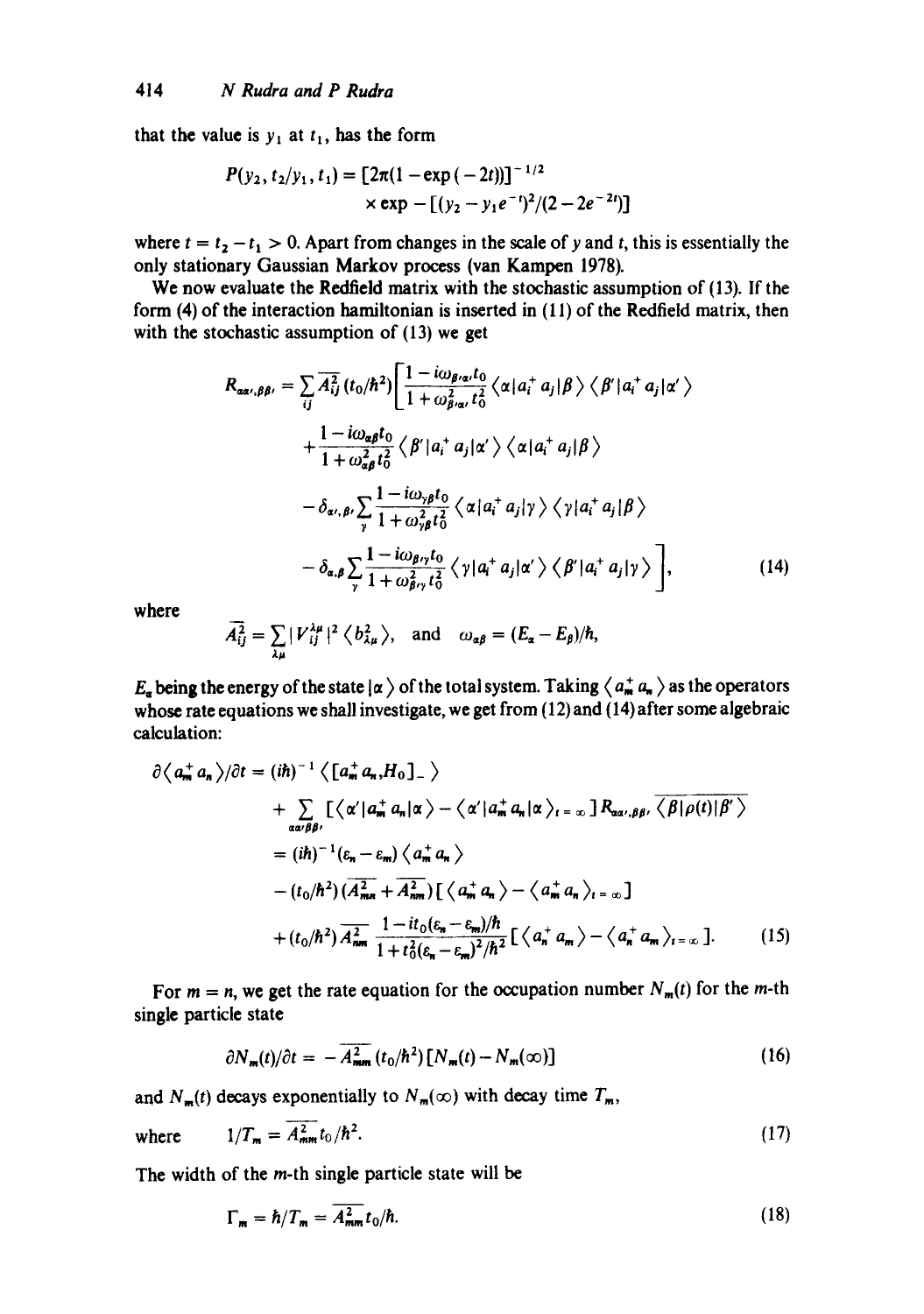We express  $\overline{A_{mm}^2}$  in terms of the number of phonons excited

$$
\overline{A_{mn}^2} = \sum_{\lambda\mu} |V_{mn}^{\lambda\mu}|^2 \left\langle b_{\lambda\mu}^2 \right\rangle = \sum_{\lambda\mu} |V_{mn}^{\lambda\mu}|^2 \left[ \left\langle c_{\lambda\mu}^+ c_{\lambda\mu} \right\rangle + \frac{1}{2} \right]. \tag{19}
$$

We can also write the solution for the single particle correlation function  $\langle a_m^+ a_n \rangle$ ,  $m \neq n$ , assuming that  $\langle a_m^+ a_n \rangle_{t = \infty} = 0$ :

$$
\langle a_m^+ a_n \rangle = \langle a_m^+ a_n \rangle_{t=0} [\exp -t/T_{mn}],
$$

where  $\frac{1}{2}$ 

$$
T_{mn} = (t_0/\hbar^2) \left[ (\overline{A_{nm}^2} + \overline{A_{nn}^2}) \right]
$$
  
 
$$
\pm \left\{ (\overline{A_{mn}^2})^2 / \left[ 1 + t_0^2 (\varepsilon_n - \varepsilon_m)^2 / \hbar^2 \right] - \hbar^2 (\varepsilon_n - \varepsilon_m)^2 / t_0^2 \right\}^{1/2}.
$$
 (20)

Here we have a possibility that

if 
$$
\hbar^2(\varepsilon_n - \varepsilon_m)^2/t_0^2 > (\overline{A_{mn}^2})^2/[1 + t_0^2(\varepsilon_n - \varepsilon_m)^2/\hbar^2],
$$
  
\ni.e if  $2(\varepsilon_n - \varepsilon_m)^2 t_0^2/\hbar^2 > (1 + 4t_0^4(\overline{A_{mn}^2})^2/\hbar^4)^{\frac{1}{2}} - 1,$  (21)

then the single particle correlation function has an oscillatory decay form:

$$
\langle a_m^+ a_n \rangle = \langle a_m^+ a_n \rangle_{t=0} [\exp(i\omega_{mn}t - t/T'_{mn})]
$$

with the decay time  $T'_{mn}$  given by

$$
1/T'_{mn} = (\overline{A_{mm}^2} + \overline{A_{nn}^2})t_0/\hbar^2
$$

and the oscillatory frequency  $\omega_{mn}$  given by

$$
\hbar\omega_{mn} = \{ (\varepsilon_n - \varepsilon_m)^2 - (\overline{A_{mn}^2} t_0/\hbar)^2 / [1 + t_0^2 (\varepsilon_n - \varepsilon_m)^2 / \hbar^2] \}^{1/2}.
$$
 (22)

#### **5. Numerical estimation and discussion**

From (19) we find that the width of the levels depends on the number of phonons present. It is also to be noted that even when no phonon is present the level has an intrinsic width. This state of affairs is comparable to the case of spontaneous decay probability in atomic levels giving rise to intrinsic width in atomic levels. We restrict ourselves to this case of approximation in calculating widths for low lying particle states.

To get numerical values for the levelwidth we require knowledge of  $\overline{A_{mm}^2}$  through  $V_{ij}^{\lambda\mu}$ and an estimate of  $t_0$ . We take the case of  ${}^{207}_{82}Pb_{125}$  which has neutron hole states as single particle states. We assume that the single particle states are the  $(n/j)$ -states of Woods-Saxon potential (Blomqvist and Wahlbom 1959) for which experimental values of levelwidth  $\Gamma_{nl}$  are available (Bortignon and Broglia 1981). The total width  $\Gamma_{nl}$  is the sum of partial widths of the different azimuthal quantum numbers. So, for the levelwidth, we get the expression

$$
\Gamma_{\mathbf{n}ij} = (t_0/4\pi\hbar) \sum_{\lambda = \text{even}} (\hbar \omega_\lambda/2C_\lambda) |(2j+1) \frac{1}{2} \langle \mathbf{n}ij|k(\mathbf{r})|\mathbf{n}ij \rangle|^2
$$
  
 
$$
\times |[4\pi/(2\lambda+1)]^{1/2} \langle \mathbf{l}_2^2 j||Y_\lambda||\mathbf{l}_2^2 j \rangle|^2,
$$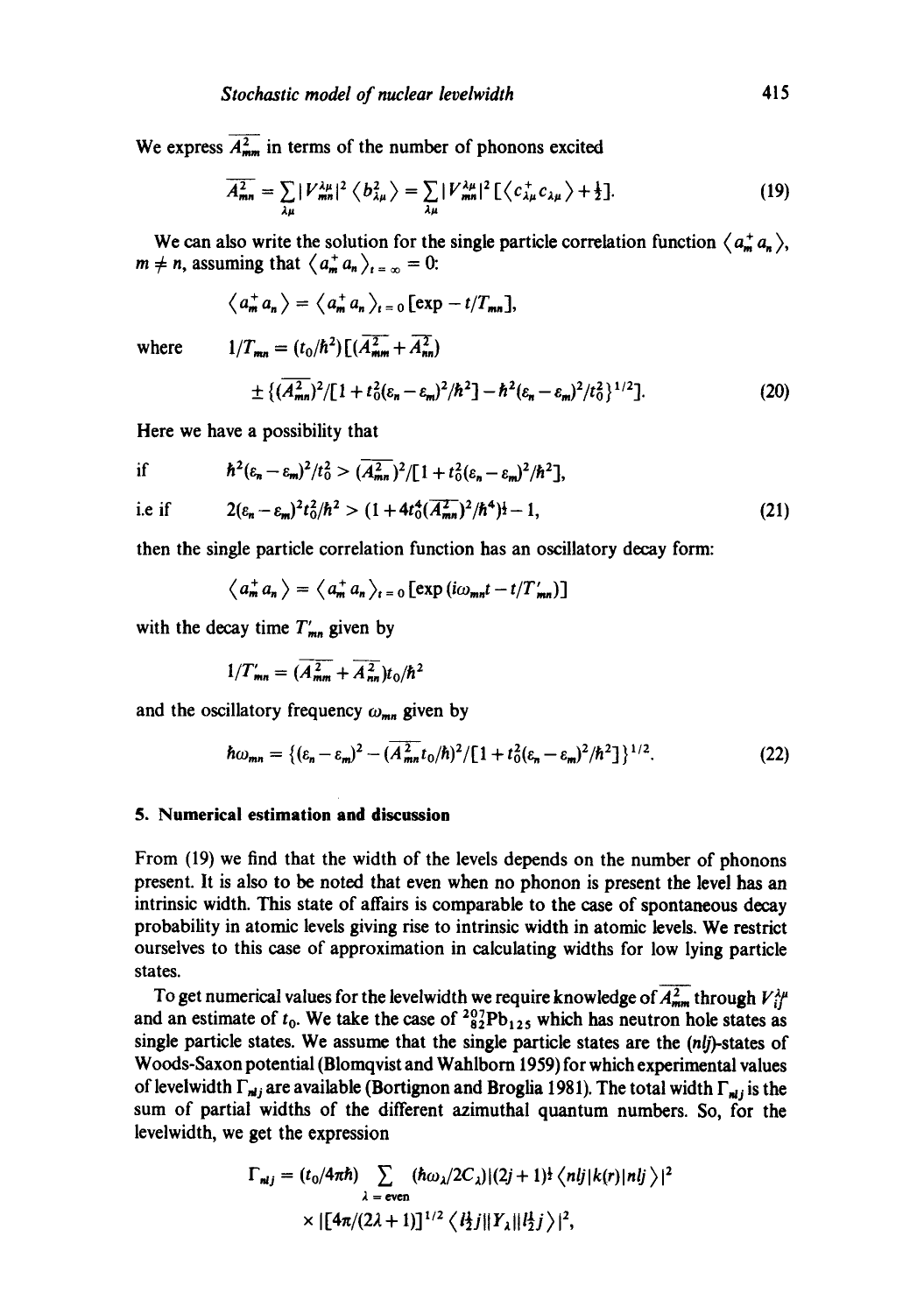### 416 *N Rudra and P Rudra*

where  $[4\pi/(2\lambda+1)]^{1/2} \langle l_2^1 j || Y_{\lambda} || l_2^1 j \rangle$ 

$$
= (-1)^{i + \lambda/2} \frac{(i + \lambda/2)! \lambda!}{(i - \lambda/2)! (\lambda/2)! (\lambda/2)!} \left( \frac{(2i + 1) (2i - \lambda)!}{(2i + \lambda + 1)!} \right)^{1/2}
$$
  
 
$$
\times \left[ \delta_{j,i+1/2} \left( \frac{(2j + 1 + \lambda) (2j - \lambda)}{2j(2j + 1)} \right)^{1/2} + \delta_{j,i-1/2} \left( \frac{(2j + 2 + \lambda) (2j + 1 - \lambda)}{(2j + 1) (2j + 2)} \right)^{1/2} \right].
$$
 (23)

With an adiabatic assumption for the relative orders of the vibrational and other energies Bcrtsch *et al* (1983) obtained a similar expression for the variance of damping of single particle states by vibrational excitations. Our analysis shows that this expression is of more general applicability.

The radial integration  $\langle nlj|k(r)|nlj\rangle$  is done with the nucleonic wavefunctions of Blomqvist and Wahlborn (1959) and the coupling strength  $k(r)$  of Bortignon and Broglia (1981). The summation over even  $\lambda$  in (23) has been restricted only to quadrupole mode. Since  $\hbar \omega_2$  and  $2C_2$  was not available for  ${}^{207}_{82}Pb_{125}$ , we have treated  $(t_0/4\pi\hbar)(\hbar\omega_2/2C_2)$  as the adjustable parameter and obtained a value  $2.2502 \times 10^{-1}$ (MeV)<sup>-1</sup> for it when the expression of  $\Gamma_{nl}$  for the  $1i_{13/2}^{-1}$  state has been equated to the corresponding experimental value of 3.6 MeV (Bortignon and Broglia 1981). If we take the value of  $(\hbar \omega_2/2C_2)$  as that (Broglia *et al 1970)* corresponding to the neighbouring nucleus  $^{209}_{83}Bi_{126}$  which is  $(2.5 \times 10^{-2})^2$  we get an estimate of  $t_0$  as  $2.98 \times 10^{-21}$  sec. The results of calculation are given in table 1. For the calculation of  $\langle nij|k(r)|nlj\rangle$  for the level  $1h_{1/2}^{-1}$  we have taken the same radial wavefunction as that for  $1h_{9/2}^{-1}$ , since the radial wavefunctions are not very sensitive to *j*. The calculated value for  $1h_{9/2}^{-1}$  level is considerably different from the experimental value. This, we believe, is because  $1h_{9/2}^{-1}$ level is not a pure single particle state, having a considerable admixture of octupole vibration, and any calculation with pure single particle state is certain to be in error.

It is to be noted that if the single particle states have single /-values then the expressions for  $\Gamma_{ni}$  in (23) have contributions only from vibrations of even polarity, thus excluding any contribution from octupole vibrations. Because of the coupling

| State <sup>ª</sup><br>(n j) | Energy <sup>®</sup><br>(MeV) | $4\pi$<br>$\frac{1}{2} \langle l_2^1 j    Y_2    l_2^1 j \rangle$ | $-\langle nlj k(r) nlj\rangle$<br>(MeV) | $\Gamma_{\text{mlj}}$ (MeV) |                   |
|-----------------------------|------------------------------|-------------------------------------------------------------------|-----------------------------------------|-----------------------------|-------------------|
|                             |                              |                                                                   |                                         | Calc.                       | Exp. <sup>a</sup> |
| $3p_1^{\{-\}}$              | $0-0$                        | 0                                                                 |                                         | 0.0                         |                   |
| $2f_{5/2}^{-1}$             | 0.57                         | $(8/35)^{1/2}$                                                    | 54.776                                  | 0.93                        |                   |
| $3p_{3/2}^{-1}$             | 0.89                         | $(1/5)^{1/2}$                                                     | 53.363                                  | 0.51                        |                   |
| $1i_{13/2}^{-1}$            | 2.39                         | $-(16/65)^{1/2}$                                                  | 68.136                                  | $3 - 6$                     | 3.6               |
| $2f_{7/2}^{-1}$             | 3.35                         | $(5/21)^{1/2}$                                                    | 55.600                                  | $1-3$                       | 1.2               |
| $1h_{9/2}^{-1}$             | 4.83                         | $(8/33)^{1/2}$                                                    | 47.015                                  | 1.3                         | $3-0$             |
| $1h_{11/2}^{-1}$            | $10-25$                      | $(35/143)^{1/2}$                                                  | 47.015                                  | 1.5                         | 1.75              |

**Table 1.** Calculated and experimental values of  $\Gamma_{mlj}$ , the levelwidth for different Woods-Saxon states.

°Bortignon and Broglia (1981)